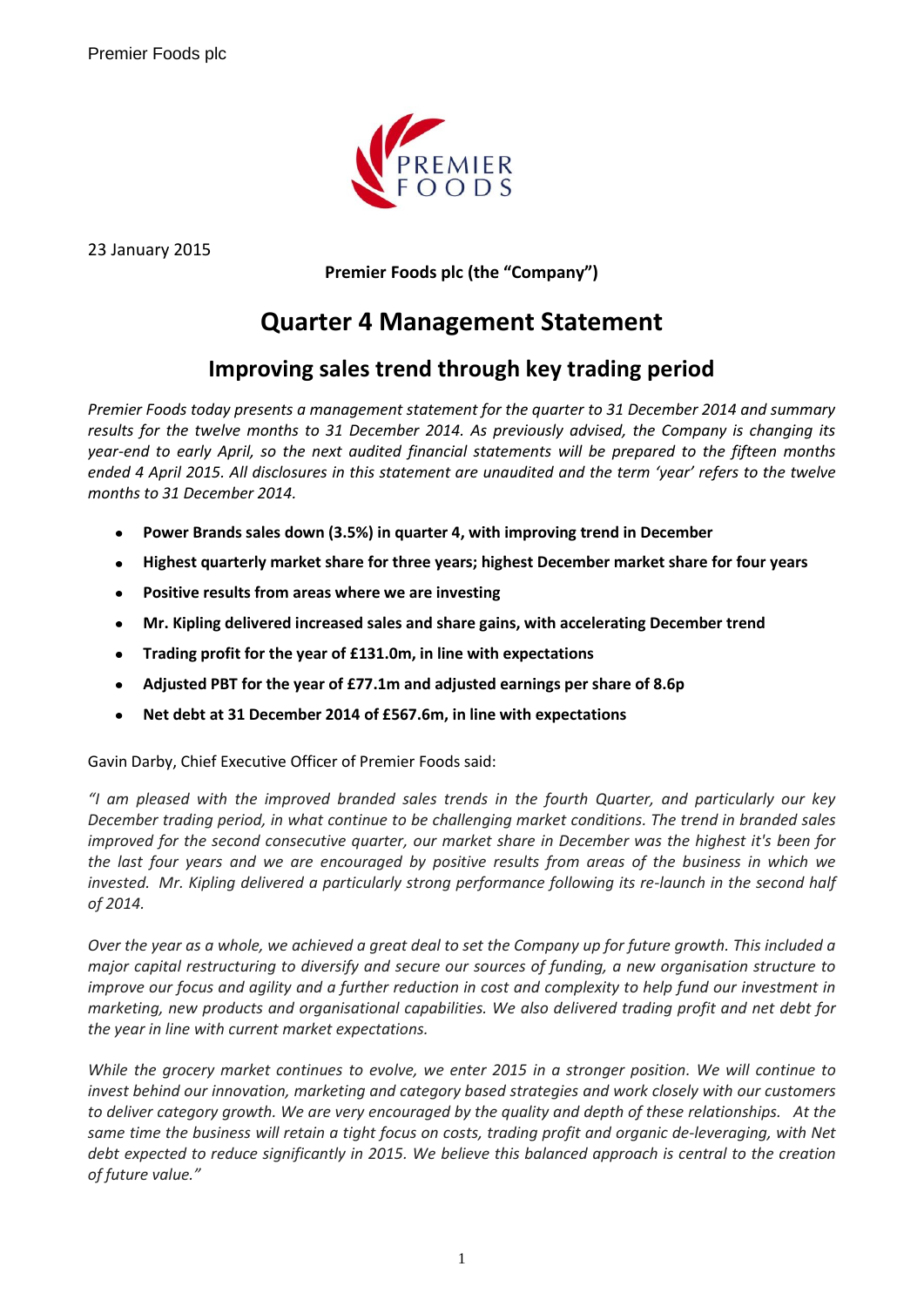# Premier Foods plc

# **Quarter 4 Sales**

| £m                       | 2014 Q4 | 2013 Q4 | Change  |
|--------------------------|---------|---------|---------|
| Power Brands             | 158.6   | 164.4   | (3.5%)  |
| Support brands           | 61.0    | 63.0    | (3.2%)  |
| <b>Total branded</b>     | 219.6   | 227.4   | (3.4% ) |
| Non-branded              | 35.6    | 40.1    | (11.5%) |
| Total sales <sup>2</sup> | 255.2   | 267.5   | (4.6%)  |

#### **Quarter 4 Year to Date Sales**

| £m                       | 2014 Q4 YTD | 2013 Q4 YTD | Change    |
|--------------------------|-------------|-------------|-----------|
| Power Brands             | 519.0       | 543.5       | (4.5%)    |
| Support brands           | 184.0       | 194.9       | (5.6%)    |
| <b>Total branded</b>     | 703.0       | 738.4       | (4.8%)    |
| Non-branded              | 85.5        | 94.0        | $(9.0\%)$ |
| Total sales <sup>2</sup> | 788.5       | 832.4       | (5.3%)    |

# **Category review**

The Company's underlying sales declined by (4.6%) in the fourth quarter of the year, with Power Brand sales down (3.5%) and Branded sales (3.4%) lower. Non-branded sales declined (11.5%).

The sales performances for both Power Brand and the total branded portfolio in the Company's important fourth quarter displayed an improving trend when compared to the second and third quarters of the year, notwithstanding the impact of milder weather in October and November. The trend for Power Brands improved further still in December, with sales down (2.3%) in the month. Additionally the Company's market share in its categories was the highest recorded for four years in the month of December, while the proportion of the Company's sales from its brands increased from 88.7% in 2013 to 89.2% for the twelve months ended 31 December 2014.

*Mr. Kipling* was the stand-out performer in the fourth quarter, growing share, sales and volumes reflecting the benefits of its major re-launch in the second half of year in addition to a strong performance from its seasonal range and improved in-store execution. This, the Company's largest brand, reached its highest share position for over a year, delivered a retail sales increase year on year of 28% in December and sold more cakes in the run up to Christmas than at any other time in the previous two years<sup>4</sup>. Mr. Kipling will also benefit from further television advertising in the coming quarter while the new Snack Pack line, which will more than double current capacity and significantly increase the number of formats, is well on track.

The Company's second largest brand, *Bisto*, delivered encouraging share gains throughout 2014, supported by launches of new products *Bisto Simply Casserole* and *Bisto Gravy Pastes* and associated advertising campaigns. In cooking sauces, sales of *Loyd Grossman* increased in the year due to improvements in its promotional strategy and supported by new products such as lasagne pouch sauces. While *Sharwood's* has experienced a difficult year, we have exciting new products which will shortly be launched into market and will have a new television advertising campaign to support Chinese New Year. Sales of *Batchelors* were slower in the quarter with the brand being adversely affected by October and November's milder weather.

In support brands, *Homepride* cooking sauces delivered increased volumes and held share in the fourth quarter, arresting a long period of decline and demonstrating the benefits of its new contemporary product range and television advertising in the second half of the year. *Cadbury* cake increased sales by nearly 5%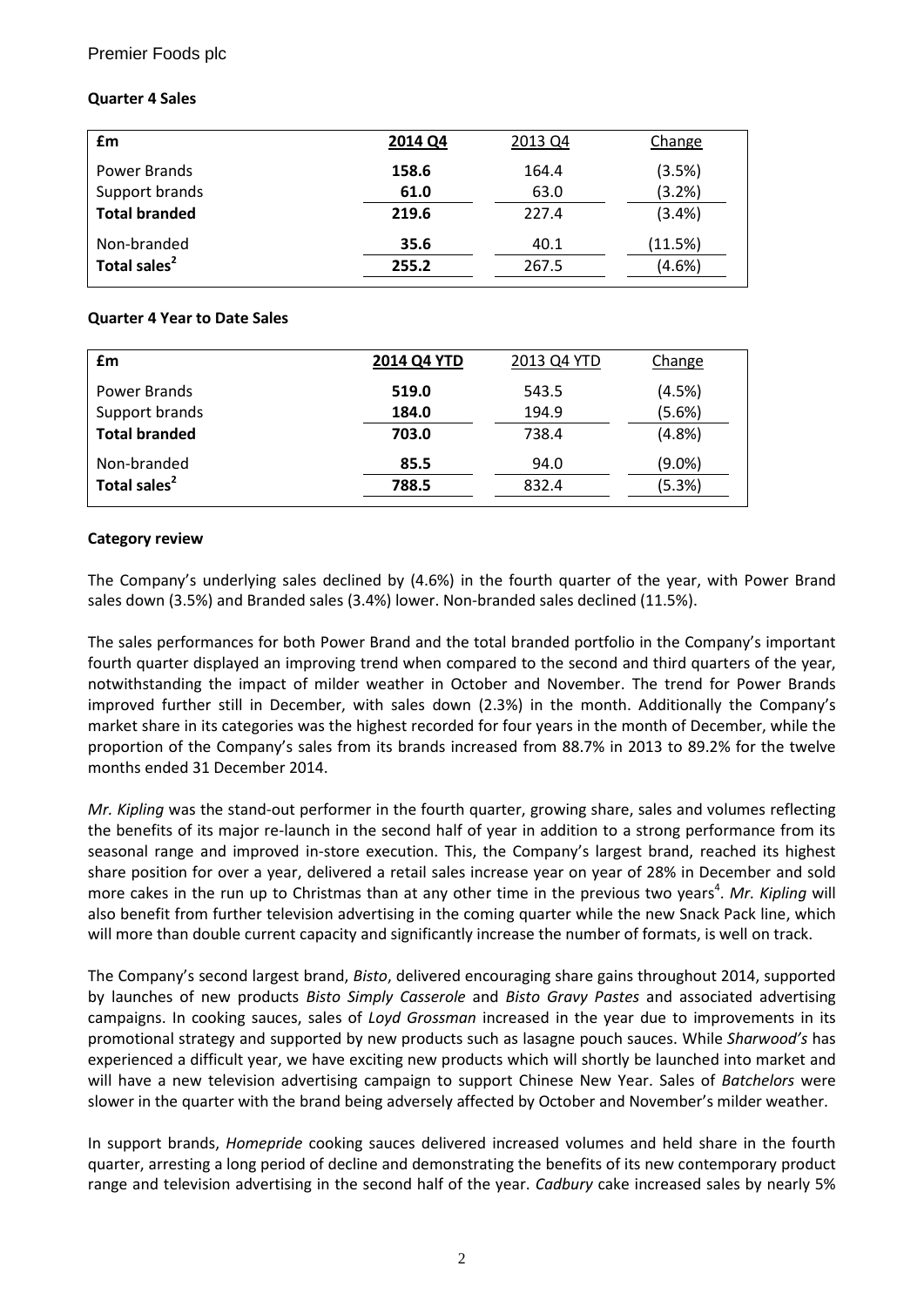and grew share in the quarter following a good performance at Halloween. Non-branded sales were (9.0%) lower in the year as a result of the exit of lower margin cake and desserts contracts.

Overall, we are encouraged that in areas where we have targeted brand investment, we are seeing a return through a positive impact on sales, volumes and/or market share.

In International, good performances were recorded in Ireland and USA although these were offset by adverse currency movements. The Company will be doubling its investment in its International business unit over the next twelve months to help drive growth in particular geographies.

#### **Market trends**

In the wider UK food market, food price deflation materialised in the fourth quarter for the first time in over ten years. This reflects increased price competition across the grocery landscape and a benign input cost environment. We continue to adapt our business to reflect the impact of changes in shopper behaviour and the impact on the UK retail environment. These trends include increased sales in the discounter channel, increasing online volumes, and a trend towards shopping in smaller convenience outlets. The Company's strategy is to invest in long-term customer partnerships where it seeks to both understand and support individual customers' business strategies. In many cases, such as a focus on category management and the drive to reduce SKUs (product codes), a strong degree of alignment already exists. During the year we have increased our UK customer facing resource by 14% and we are encouraged by the quality and depth of our customer relationships; an assessment which is supported both by external data and the good progress being made on joint business plans with major customers.

In the discounter channel, the Company will pursue appropriate opportunities while continuing to take a disciplined approach to this area and return on investment will be assessed rigorously when deploying resources such as product development and capital. To capture opportunities online, the Company is developing customised joint business plans, identifying the right cross-selling opportunities and recruiting additional resources to deliver on the opportunities this channel presents. In Convenience, the Company considers that its category leadership positions, together with its portfolio offerings for the 'On the Go' and 'Meal for Tonight' consumer trends mean it is well positioned to participate in this growth area.

| £m                                               | 31 Dec 2014 | 31 Dec 2013       | Change                   |
|--------------------------------------------------|-------------|-------------------|--------------------------|
| Underlying Trading profit <sup>5</sup>           | 131.0       | 139.5             | (6.1%)                   |
| Net regular interest <sup>7</sup>                | (53.9)      | (58.4)            | 7.7%                     |
| Adjusted profit before tax <sup>7</sup>          | 77.1        | 81.1              | (4.9%                    |
| Less: notional tax (21.5%/23.25%)                | (16.6)      | (18.9)            | 12.2%                    |
| <b>Adjusted profit after tax</b>                 | 60.5        | 62.2              | (2.7%)                   |
| Average shares in issue                          | 707.1       | 366.1             |                          |
| Adjusted earnings per share <sup>7</sup> (pence) | 8.6p        | 17.0 <sub>p</sub> | $\overline{\phantom{a}}$ |

#### **Trading profit and Adjusted earnings per share**

Gross margins were solid in the year, reflecting the beneficial branded mix effect and benign input costs. We have continued to manage promotional spend carefully to ensure that appropriate returns are delivered. Of particular benefit during the year was the improvement in capacity utilisation across the supply chain following the completion of the Knighton Foods joint venture in June 2014. Additionally, the Company continues to reduce complexity to optimise its cost base following previous disposals and has invested in systems and equipment to drive manufacturing efficiency. Over the last two years, we have reduced the number of SKUs (product codes) by 43% and more than halved the number of suppliers. Our supplier programme has, in particular, enabled us to develop more strategic, and mutually beneficial,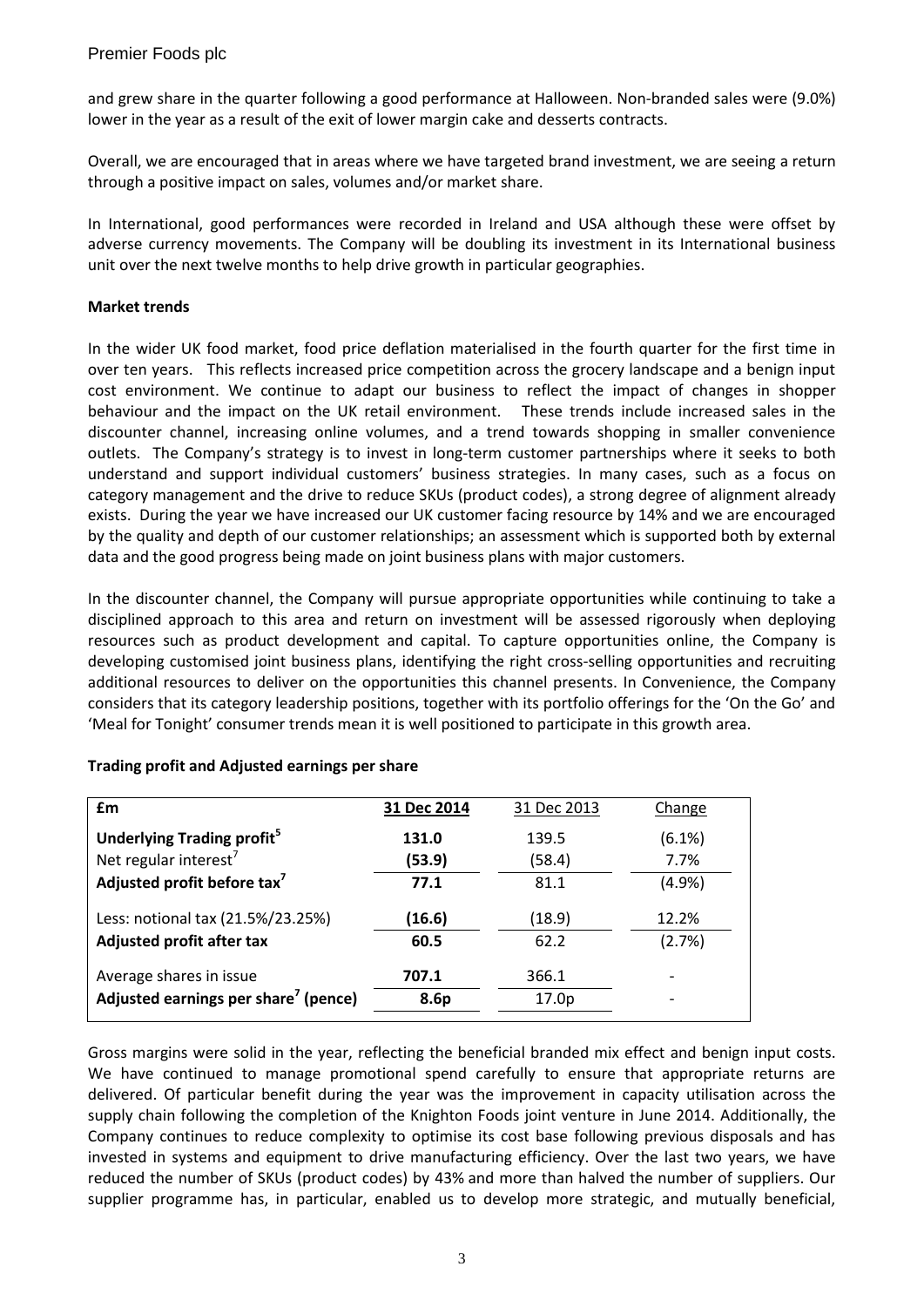partnerships focused on growth, including with many small and medium sized businesses. We plan to continue strengthening our supplier relationships based on mutual respect.

Following the re-organisation structure announced in September 2014, in addition to its upweighted investment in the International business, the Company will also be significantly increasing its marketing and innovation resources across the Grocery and Sweet Treats businesses. In the fourth quarter of the year consumer marketing spend increased by over 80% compared to the prior year, and the Company is encouraged by the positive results of this investment to date. We remain committed to investment in all these areas despite the challenging business environment.

Trading profit<sup>5</sup> for the twelve months to 31 December 2014 was in line with current expectations at £131.0m and EBITDA<sup>6</sup> was £145.5m. In the first half of the calendar year trading profit was split broadly equally between the first and second quarters. Adjusted profit before tax declined by £4.0m in the year to £77.1m as the Trading profit performance was partly offset by a reduced net regular interest charge of £53.9m. This reduced financing charge reflects lower average Net debt in the year following the repayment of the previous bank facility agreement associated with the capital restructuring earlier in the year. The Company expects net regular interest for the financial year ending 2 April 2016 to be approximately £10m lower than for the 12 months to 31 December 2014. A notional tax charge of 21.5% (2013: 23.25%) is used and reflects the substantially UK nature of the Company's business.

The Company is pleased by the progress being made by Hovis, in which it holds a minority interest, with the Hovis brand continuing to grow market share.

The Company's adjusted earnings per share for the twelve months ended 31 December 2014 was 8.6 pence per share. The average weighted number of shares in the period was 707.1 million which reflects the issue of new shares during the year for the placing and rights issue transactions and the launch of the all employee share incentive plan. The 2013 comparative earnings per share information in the table above has been restated for the bonus element of the rights issue transaction in March 2014.

| £m                             | 31 Dec 2014 | 31 Dec 2013 | Change |  |
|--------------------------------|-------------|-------------|--------|--|
| Net debt                       | 567.6       | 830.8       | 263.2  |  |
| IAS 19 Pension deficit - Gross | 323.1       | 603.3       | 280.2  |  |
| IAS 19 Pension deficit - Net   | 253.6       | 463.0       | 209.4  |  |

# **Financial position and Pension valuation**

The Company's Net debt at 31 December 2014 was £567.6m and the Company retains its medium-term leverage target of 2.5x Net debt/EBITDA. Net debt was in line with expectations, with slightly lower capital expenditure which was offset by working capital movements. The Company's expectation of cash flows for the year ending 2 April 2016 are unchanged and reflect normal quarterly working capital movements and interest coupon payments.

The Company's capital expenditure is likely to be £20-£25m in the coming year, reflecting opportunities presented by good value cost reduction payback projects with attractive payback benefits. The Company has now completed the implementation of SAP across its supply chain network, and as a result, the proportion of IT related capital expenditure is expected to be lower over the medium term.

The valuation of the Company's pensions schemes under the IAS 19 accounting methodology at 31 December 2014 was a deficit of £323.1m (31 December 2013: £603.3m; 30 June 2014: £536.2m) which equates to a deficit of £253.6m net of deferred tax (31 December 2013: £463.0m; 30 June 2014: £420.9m). The main factors behind this decrease in the deficit are: a widening of credit spreads between government gilts and corporate bonds; the impact on assets of the schemes hedging strategy, a reduction in inflation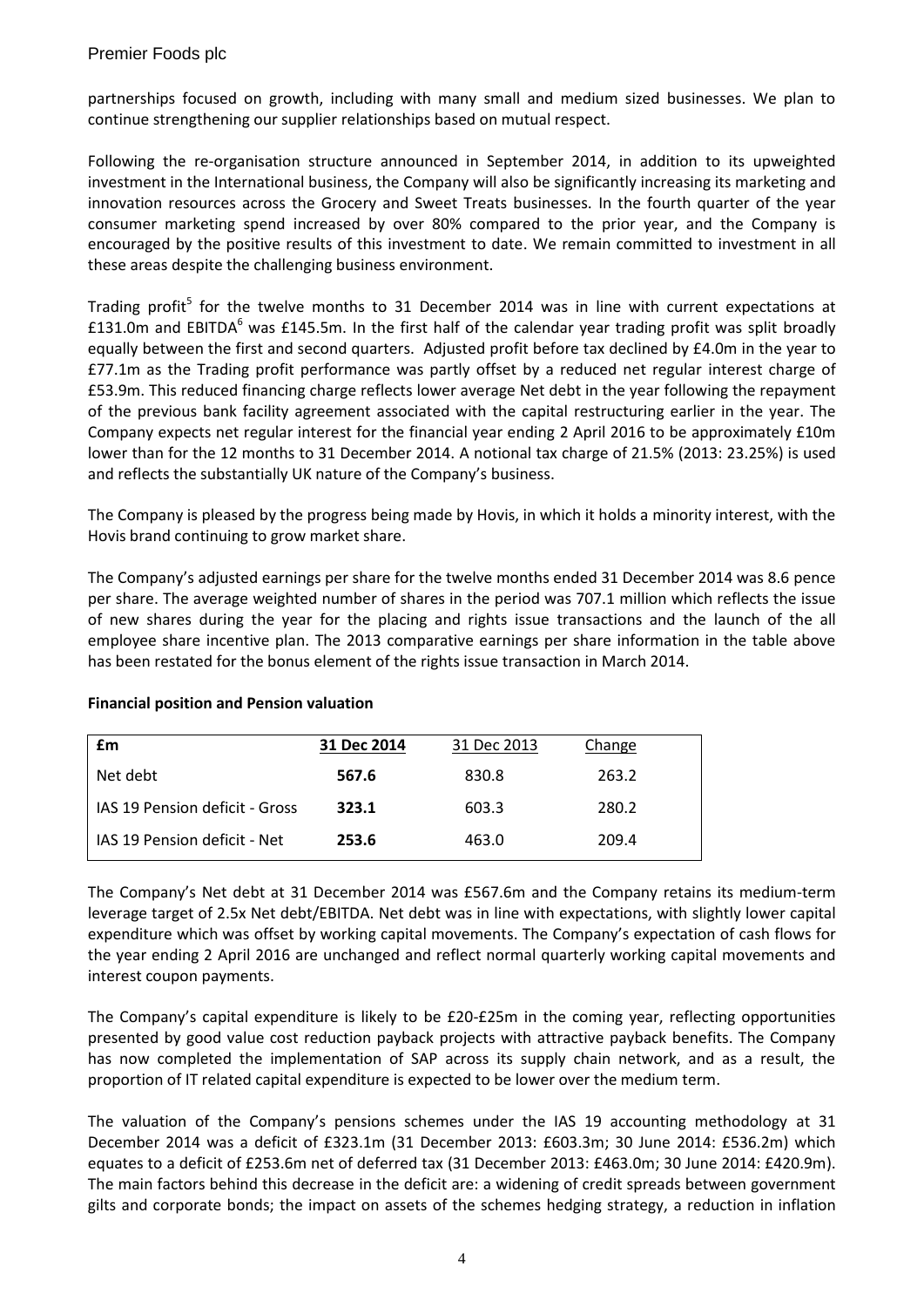# Premier Foods plc

rate assumptions and improved investment performance. It should be noted that while this reduction in the pension deficit is a positive movement for the Company, it is a measurement at a particular point in time and does not impact on the previously agreed pension deficit contribution payment schedule, which is fixed until 2019.

#### **Financial year end**

As previously announced, the Company is changing its year end and will prepare financial statements for the 15 months ended 4 April 2015 which will be released on Tuesday 19 May 2015. These statements will include pro forma results for the twelve months to 4 April 2015.

# **Outlook**

While near-term market conditions are expected to remain challenging, the Company's commitment to brand investment continues, with consumer marketing expenditure expected to double in the first calendar quarter of 2015. This investment will be funded by existing cost reduction programmes. At the same time the Company will retain a tight focus on costs, Trading profit and organic de-leveraging, the latter of which will benefit in 2015 from lower pension, interest and capital expenditure costs. The Company believes this balanced approach is central to the creation of future value.

 $\sim$  Ends  $\sim$ 

# **For further information, please contact:**

| <b>Investors and analysts:</b>                    |                      |
|---------------------------------------------------|----------------------|
| Alastair Murray, Chief Financial Officer          | +44 (0) 1727 815 850 |
| Richard Godden, Head of Investor Relations        | +44 (0) 1727 815 850 |
| Media:                                            |                      |
| Richard Johnson, Group Corporate Affairs Director | +44 (0) 1727 815 850 |
| Maitland                                          | +44 (0) 20 7379 5151 |
| Liz Morley                                        |                      |
| Tom Eckersley                                     |                      |

#### **Analyst Webinar**

A webinar for investors and analysts hosted by Gavin Darby, CEO and Alastair Murray, CFO, will take place on 23 January 2015 at 9.00am, details of which are outlined below. A replay of the webinar will be available on the Company's website later in the day. [www.premierfoods.co.uk/](http://www.premierfoods.co.uk/)investor-relations/resultscentre/

| Webinar           | www.premierfoods.co.uk/investor-relations/                                                                  |
|-------------------|-------------------------------------------------------------------------------------------------------------|
| Telephone number: | 0800 376 7922 (UK toll free)<br>+44 20 7192 8000 (standard international access)<br>Password: Premier Foods |

#### *Notes to editors:*

1. All financial data detailed above is unaudited and has not been subject to review by the Company's auditors.